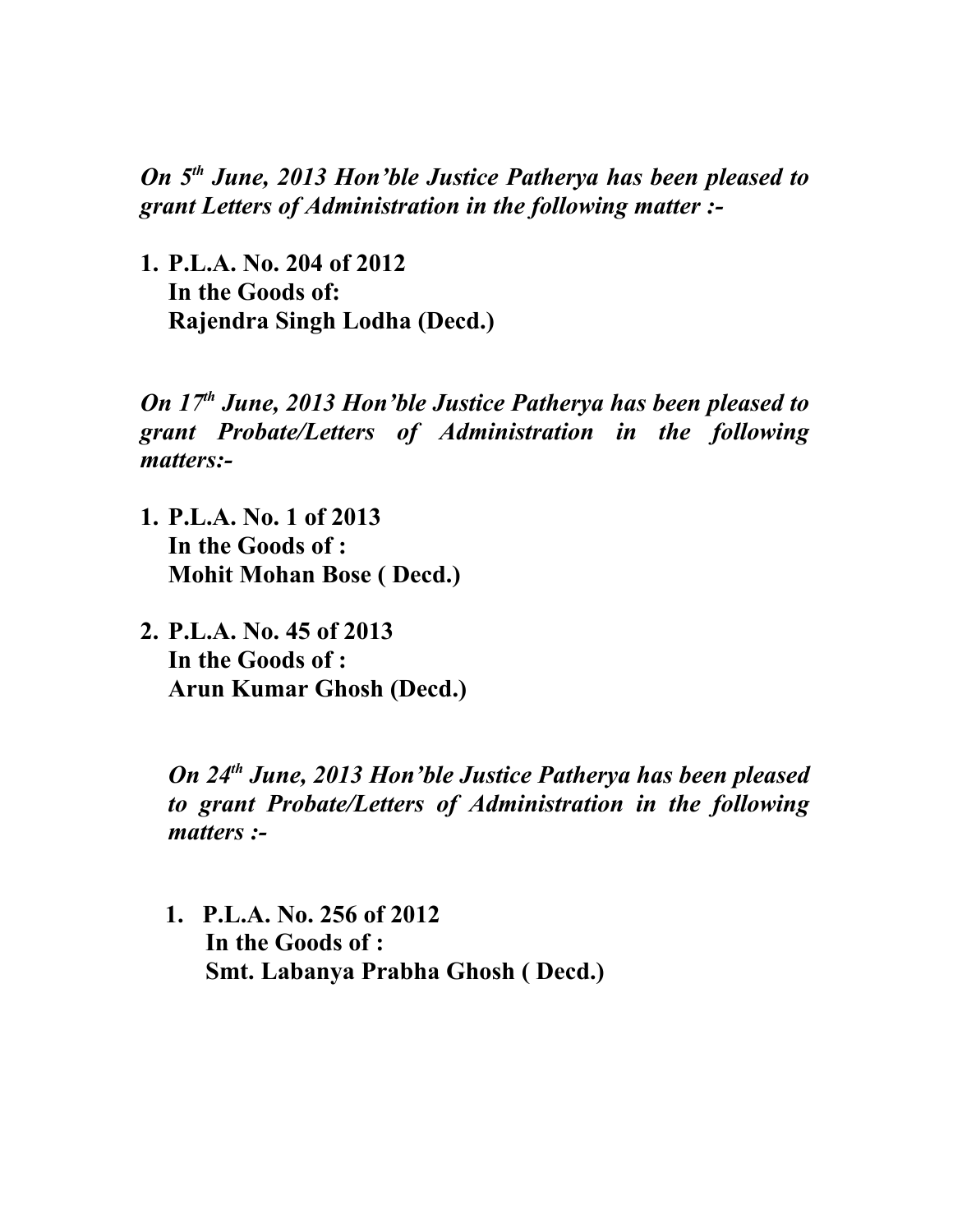- **2. P.L.A. No. 34 of 2013 In the Goods of : Ram Narayan Saha ( Decd.)**
- **3. P.L.A. No. 57 of 2013 In the Goods of : Mohinder Singh ( Decd.)**
- **4. P.L.A. No. 214 of 2012 In the Goods of : Ajit Chandra Bagchi ( Decd.)**
- **5. P.L.A. No. 257 of 2012 In the Goods of : Samar Ranjan Mukherjee ( Decd.)**
- **6. P.L.A. No. 58 of 2013 In the Goods of : Vijay Krishna Lamba ( Decd.)**
- **7. P.L.A. No. 62 of 2013 In the Goods of : Balai Das Banerjee ( Decd.)**
- **8. P.L.A. No. 268 of 2011 In the Goods of : Tarit Rani Sinha @ Tarit Sinha ( Decd.)**
- **9. P.L.A. No. 274 of 2012 In the Goods of : Manas Kumar Maitra ( Decd.)**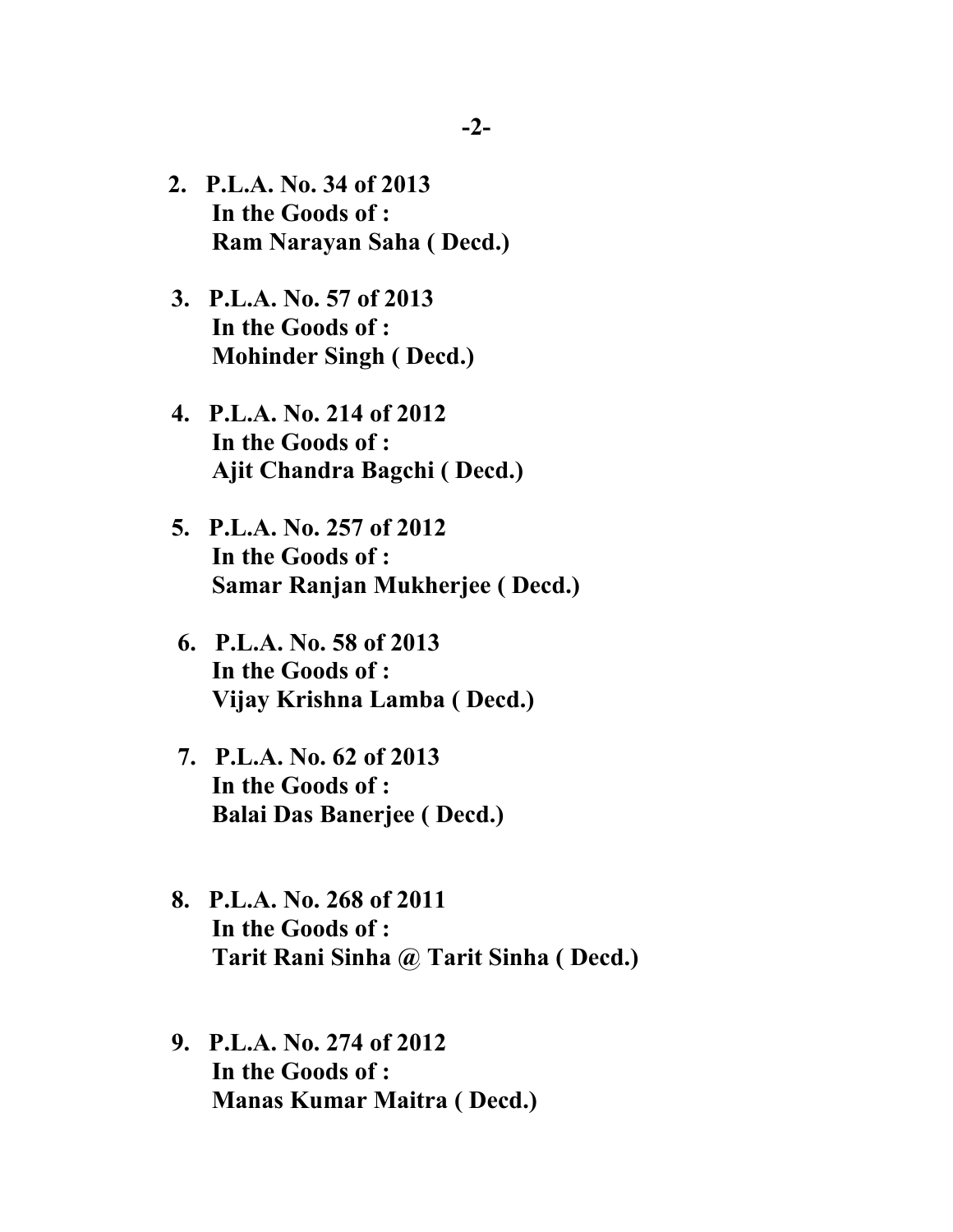- **10. P.L.A. No. 315 of 2012 In the Goods of : Smt. Malina Chatterjee ( Decd.)**
- **11. P.L.A. No. 82 of 2013 In the Goods of : Jiban Bala Saha ( Decd.)**
- **12. P.L.A. No. 143 of 2013 In the Goods of : Tarak Nath Mallick ( Decd.)**
- **13. P.L.A. No. 138 of 2013 In the Goods of : Taradas Dutt ( Decd.)**
- **14. P.L.A. No. 131 of 2013 In the Goods of : Chhaganlal Maheswari ( Decd.)**
- **15. P.L.A. No. 130 of 2013 In the Goods of : Bisweswar Prosad Ganguly ( Decd.)**
- **16. P.L.A. No. 127 of 2013 In the Goods of : Taraprosad Ganguly @ Gangopadhyay ( Decd.)**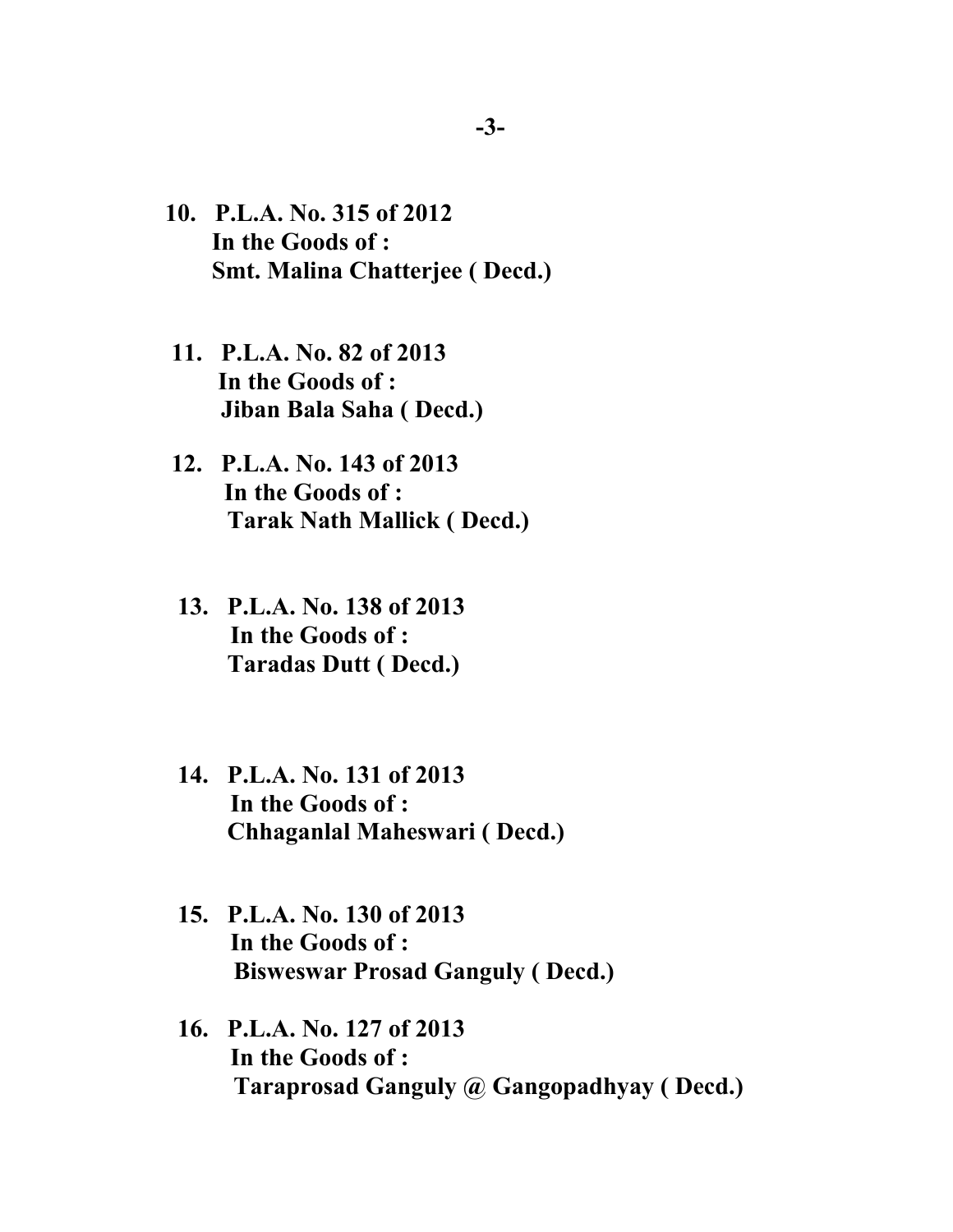- **17. P.L.A. No. 126 of 2013 In the Goods of : Bahadur Mal Sethia ( Decd.)**
- **18. P.L.A. No. 119 of 2013 In the Goods of : Samindra Kumar Gupta ( Decd.)**
- **19. P.L.A. No. 116 of 2013 In the Goods of : Prem Ratan Gandhi ( Decd.)**
- **20. P.L.A. No. 89 of 2013 In the Goods of : Debala Mukherjee ( Decd.)**
- **21. P.L.A. No. 104 of 2013 In the Goods of : Keshar Deo Sanganeria ( Decd.)**
- **22. P.L.A. No. 110 of 2013 In the Goods of : Sukumar Dey ( Decd.)**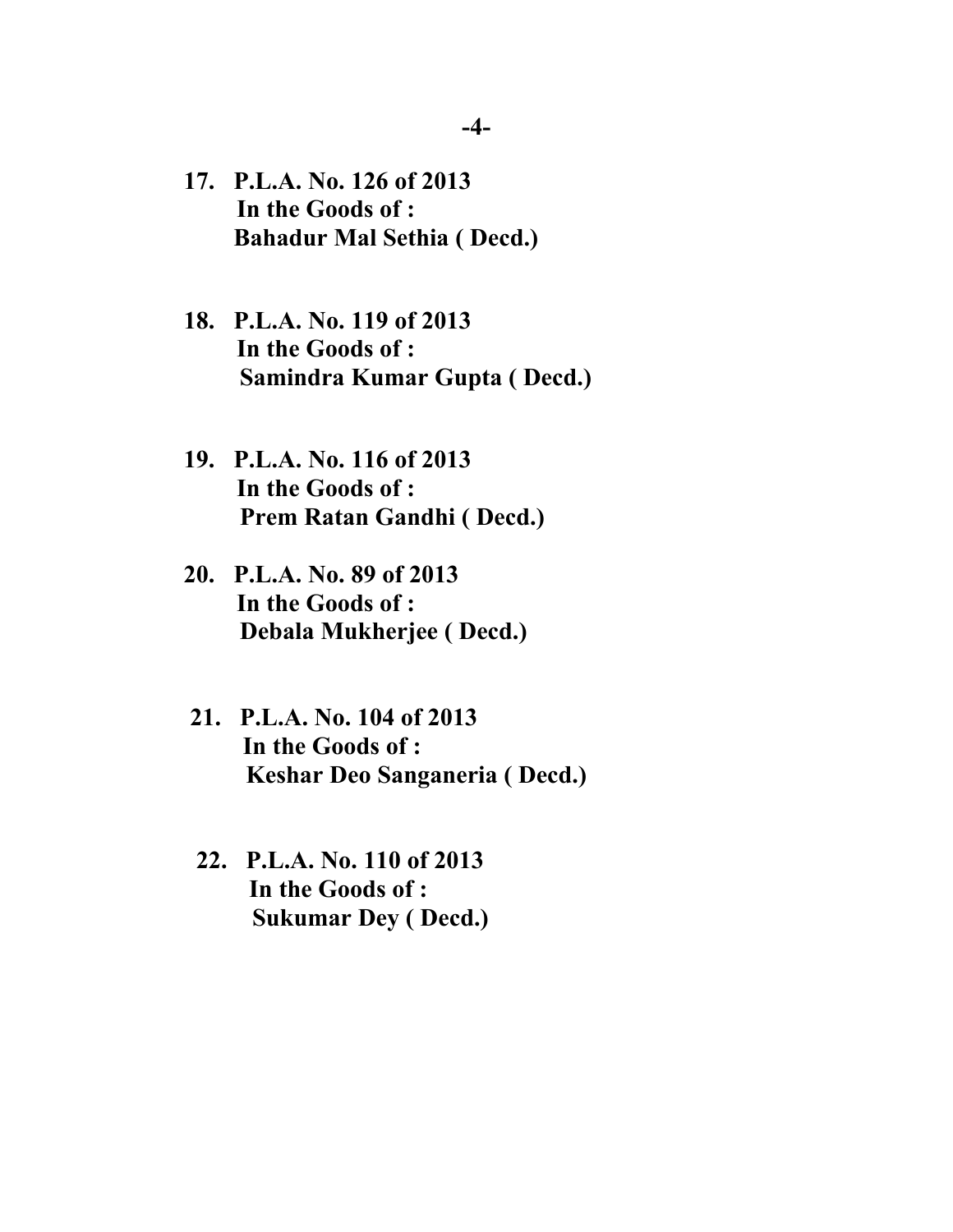*On 8th July, 2013 Hon'ble Justice Patherya has been pleased to grant Probate/Letters of Administration in the following matters:-*

- **1. P.L.A. No. 268 of 2011 In the Goods of : Smt. Tarit Rani Sinha, @ Tarit Sinha ( Decd.)**
- **2. P.L.A. No. 214 of 2012 In the Goods of : Ajit Chandra Bagchi, ( Decd.)**
- **3. P.L.A. No. 256 of 2012 In the Goods of : Smt. Labanya Prava Ghosh ( Decd.)**
- **4. P.L.A. 257 of 2012 In the Goods of : Samar Ranjan Mukherjee ( Decd)**
- **5. P.L.A. No. 274 of 2012 In the Goods of : Manas Kumar Mitra, ( Decd.)**
- **6. P.L.A. No. 315 of 2012 In the Goods of : Smt. Malina Chatterjee, (Decd.)**
- **7. P.L.A. No. 34 of 2013 In the Goods of : Ram Narayan Saha, ( Decd.)**
- **8. P.L.A.No. 57 of 2013 In the Goods of : Mohinder Singh, ( Decd.)**
- **9. P.L.A. No. 58 of 2013 In the Goods of : Vijay Krishna Lamba, ( Decd.)**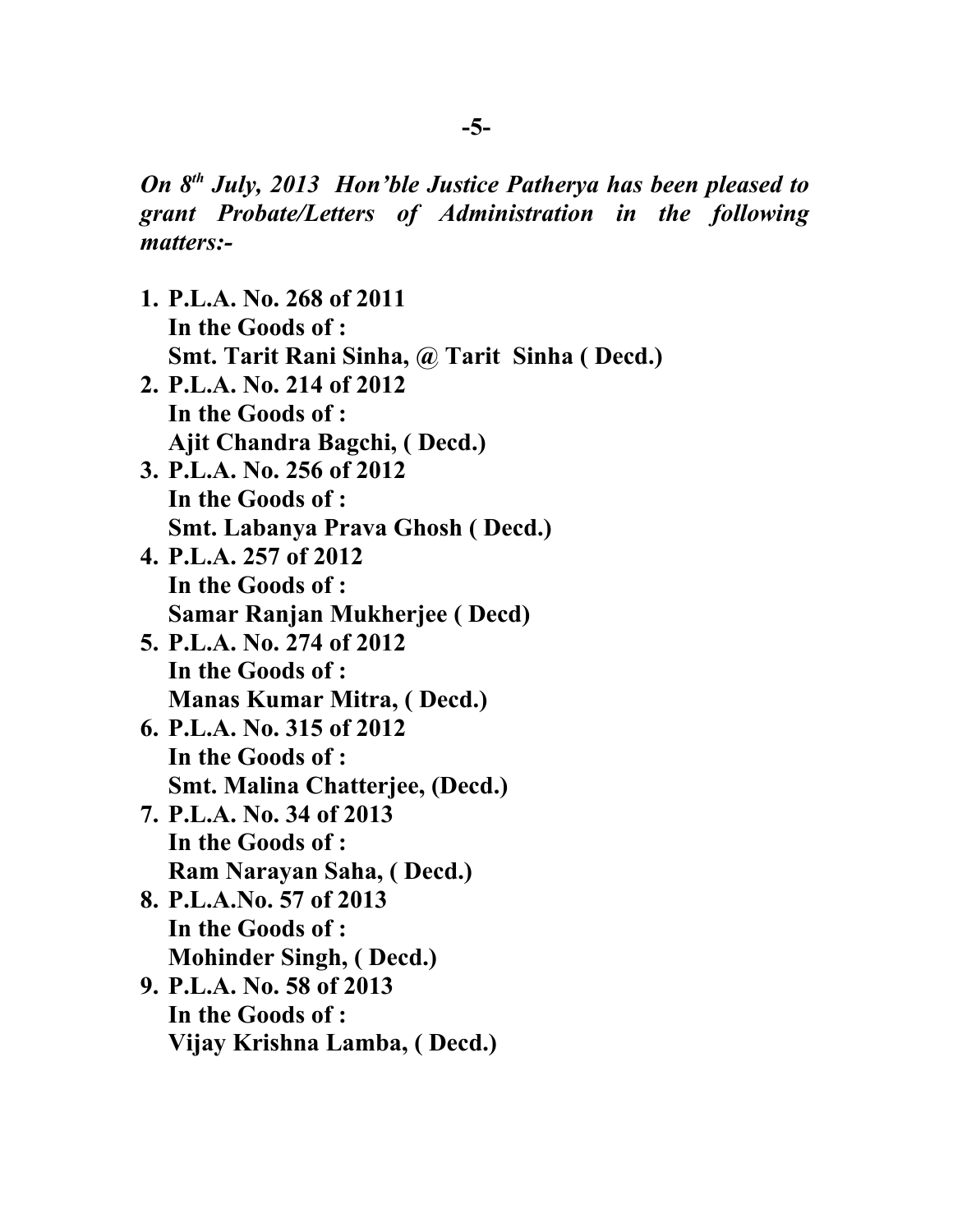- **10. P.L.A. No. 62 of 2013 In the Goods of : Balai Das Banerjee, ( Decd.)**
- **11. P.L.A. No. 82 of 2013 In the Goods of : Jiban Bala Saha, ( Decd.)**
- **12. P.L.A. No. 89 of 2013 In the Goods of : Debala Mukherjee, ( Decd.)**
- **13. P.L.A. No. 104 of 2013 In the Goods of : Keshar Deo Sanganeria, ( Decd.)**
- **14. P.L.A. No. 110 of 2013 In the Goods of : Sukumar Dey, ( Decd.)**
- **15. P.L.A. No. 116 of 2013 In the Goods of : Prem Ratan Gandhi, ( Decd.)**
- **16. P.L.A. No. 119 of 2013 In the Goods of : Samindra Kumar Gupta, ( Decd.)**
- **17. P.L.A. No. 126 of 2013 In the Goods of : Bahadur Mal sethia, ( Decd.)**
- **18. P.L.A. No. 127 of 2013 In the Goods of : Taraprosad Ganguli @ Gangopadhyay ( Decd.)**
- **19. P.L.A. No. 130 of 2013 In the Goods of : Bisweswar Prosad Ganguly, ( Decd.)**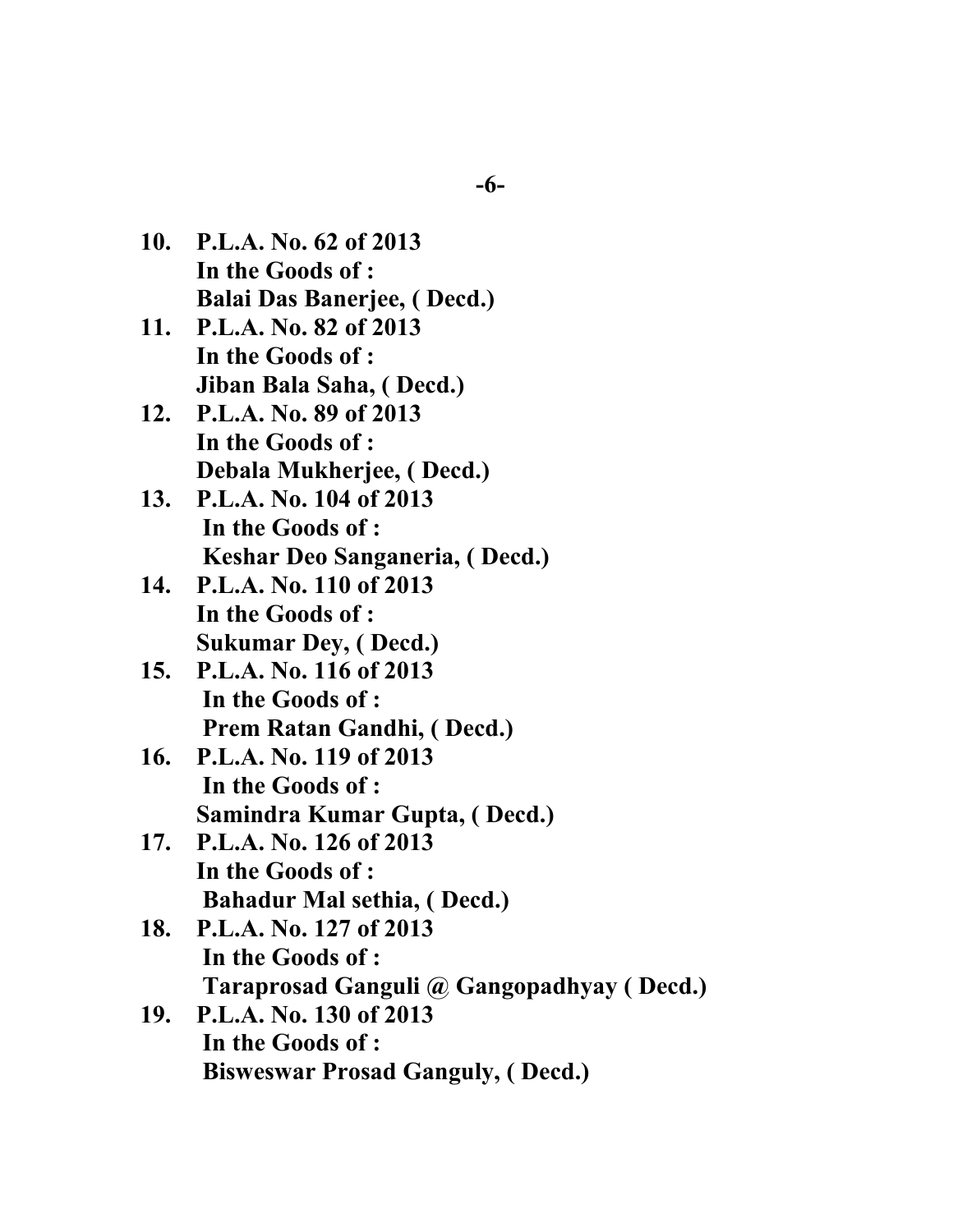- **20. P.L.A. No. 131 of 2013 In the Goods of : Chhaganlal Maheshwari, ( Decd.)**
- **21. P.L.A. No. 138 of 2013 In the Goods of : Taradas Dutt, ( Decd.)**
- **22. P.L.A. No. 143 of 2013 In the Goods of : Tarak Nath Mallik ( Decd.)**

*On 17th July, 2013 Hon'ble Justice Patherya has been pleased to grant Probate/Letters of Administration in the following matter :-*

**1. PLA No. 337 of 2012 In the Goods of : Guru Prasanna Mukhopadhyay (Decd.)**

*On 22nd July, 2013 Hon'ble Justice Patherya has been pleased to grant Probate/Letters of Administration in the following matters:-*

- **1. P.L.A. No. 353 of 2004 In the Goods of : Krishnadas Das ( Decd.)**
- **2. P.L.A. No. 207 of 2010 In the Goods of : Anandilal Jhunjhunwala, ( Decd.)**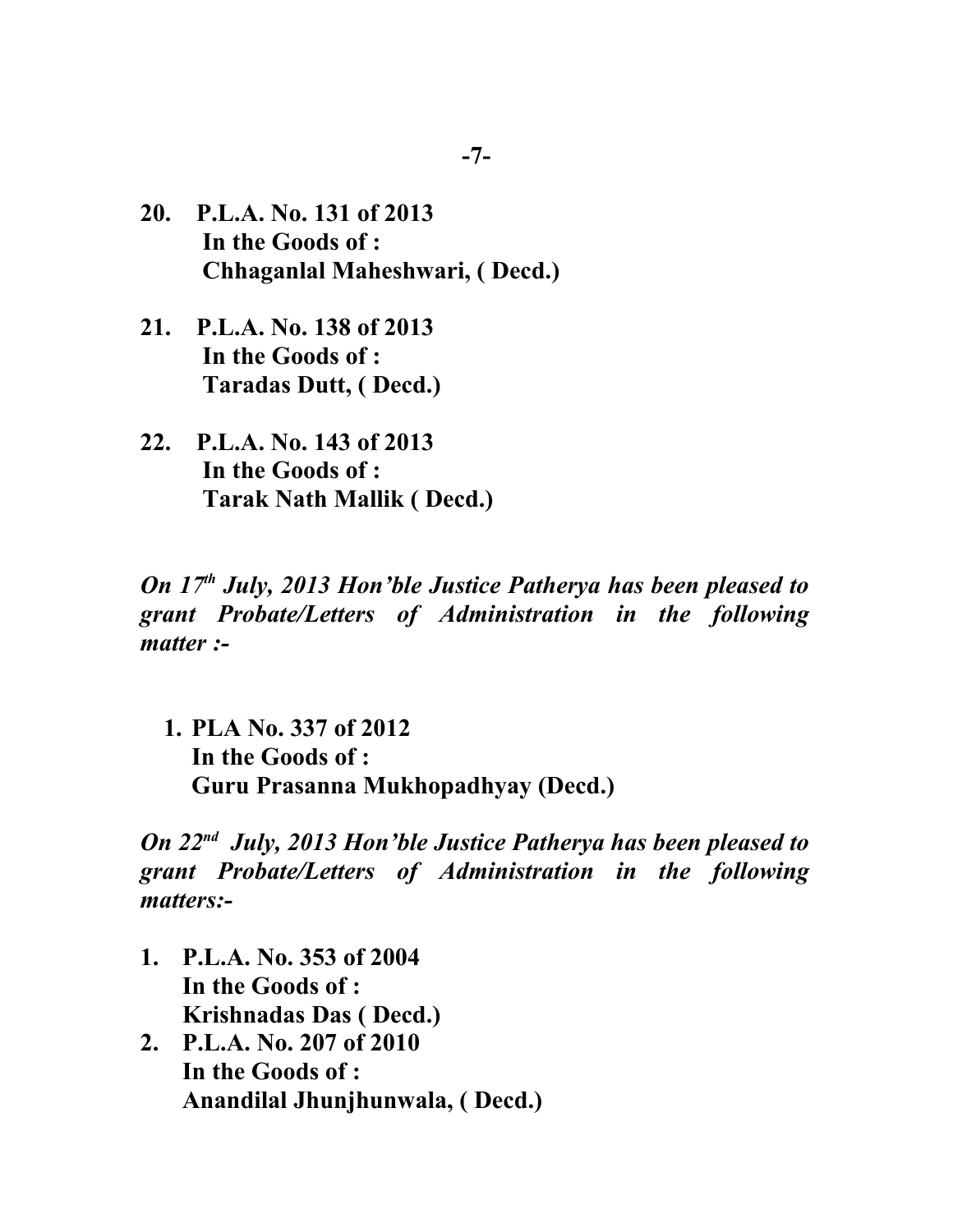- **3. P.L.A. No. 5 of 2011 In the Goods of : Nandalal Toshniwal ( Decd.)**
- **4. P.L.A. No. 221 of 2011 In the Goods of : Ranajit kumar Das (Decd.)**
- **5. P.L.A. No. 92 of 2012 In the goods of : Nakuleswar Chajraborty (Decd.)**
- **6. P.L.A. No. 107 of 2012 In the goods of : Ashok chand Burman (Decd.)**
- **7. P.L.A. No. 185 of 2012 In the goods of : Arati Raychaudhuri @ Arati Roychaudhu (Decd)**
- **8. P.L.A. No. 217 of 2012 In the goods of : Sri Karunamoy Bose ( Decd.)**
- **9. P.L.A. No. 225 of 2012 In the Goods of : Munnalal Hela @ Munnadas Mestar @ Munada Hela**

## **( Decd.)**

- **10. P.L.A. No. 344 of 2012 In the Goods of : Shyamalendu Datta ( Decd.)**
- **11. P.L.A. No. 68 of 2013 In the Goods of : Partha Sarkar, ( Decd.)**
- **12. P.L.A. No. 77 of 2013 In the Goods of : Smt. Chandakumari Sanganeria, ( Decd.)**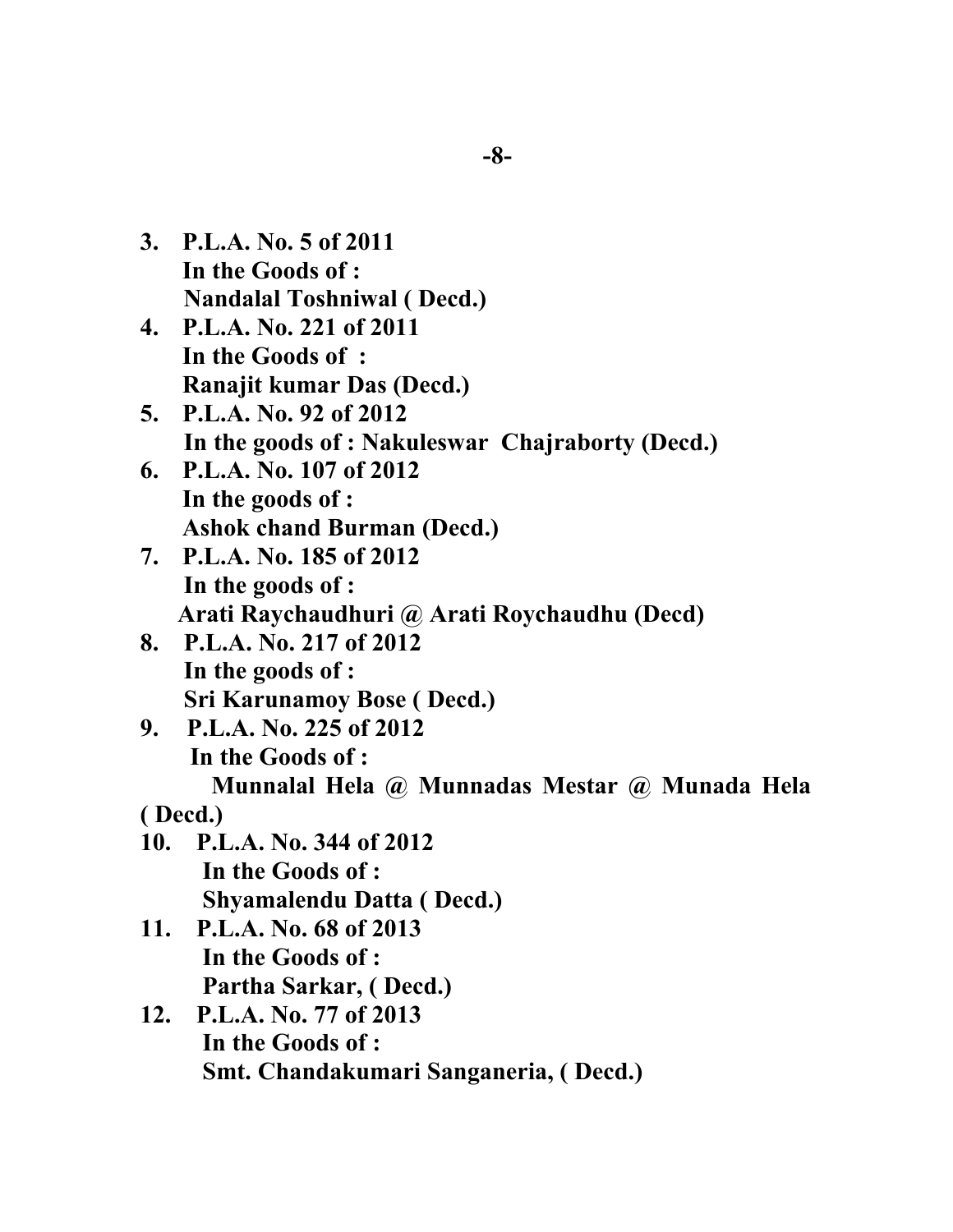| 13. P.L.A. No. 84 of 2013           |
|-------------------------------------|
| In the Goods of :                   |
| <b>Biresh Ranjan Ghosh, (Decd.)</b> |

- **14. P.L.A. No. 85 of 2013 In the Goods of : Sm. Aloka Roychowdhury, ( Decd.)**
- **15. P.L.A. No. 107 of 2013 In the Goods of : Prabir Kumar Mukherjee, ( Decd.)**
- **16. P.L.A. No. 108 of 2013 In the Goods of : Rupak Kumar Biswas ( Decd.)**
- **17. P.L.A. No. 113 of 2013 In the Goods of : Keshari Devi Keshan, ( Decd.)**
- **18. P.L.A. No. 117 of 2013 In the Goods of : Satya Charan Chunder, ( Decd.)**
- **19. P.L.A. No. 141 of 2013 In the Goods of : Smt. Angur Bala Banerjee, ( Decd.)**
- **20. P.L.A. No. 144 of 2013 In the Goods of : Syam Sundar Tibrewala, ( Decd.)**
- **21. P.L.A. No. 148 of 2013 In the Goods of : Megha Devi Gandhi, ( Decd.)**
- **22. P.L.A. No. 149 of 2013 In the Goods of : Ranjit Chakraborty, ( Decd.)**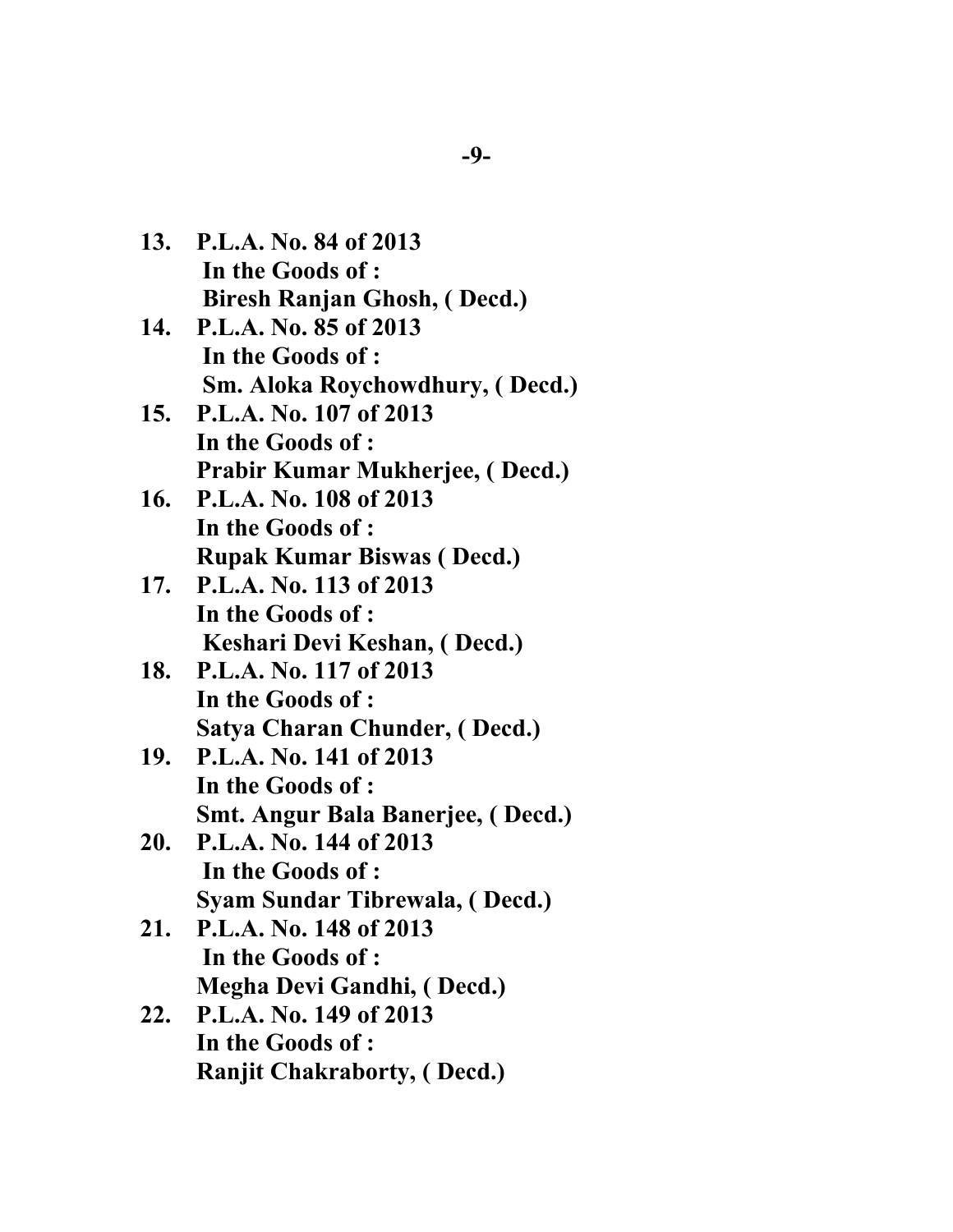- **23. P.L.A. No. 152 of 2013 In the Goods of : Banshi @ Banshi das, ( Decd.)**
- **24. P.L.A. No. 154 of 2013 In the Goods of : Kamala Devi Chamria, ( Decd.)**
- **25. P.L.A. No. 162 of 2013 In the Goods of : Smt. Jasoda Devi Kothari, ( Decd.)**
- **26. P.L.A. No. 164 of 2013 In the Goods of : Bhupendra Kishore Dutta Roy, ( Decd.)**
- **27. P.L.A. No. 171 of 2013 In the Goods of : Kantilal Dey, ( Decd.)**

*On 29th July, 2013 Hon'ble Justice Patherya has been pleased to grant Probate/Letters of Administration in the following matters which appear in the daily list from Sl. No. 8 to 12.*

- **1. PLA No. 94 of 2010 In the goods of : Bimal Chandra Basu, (Decd.)**
- **2. PLA No. 270 of 2010 In the goods of : Sabita Rani Biswas, (Decd.) & In the Goods of : Krishna Bhusan Biswas ( Decd.)**